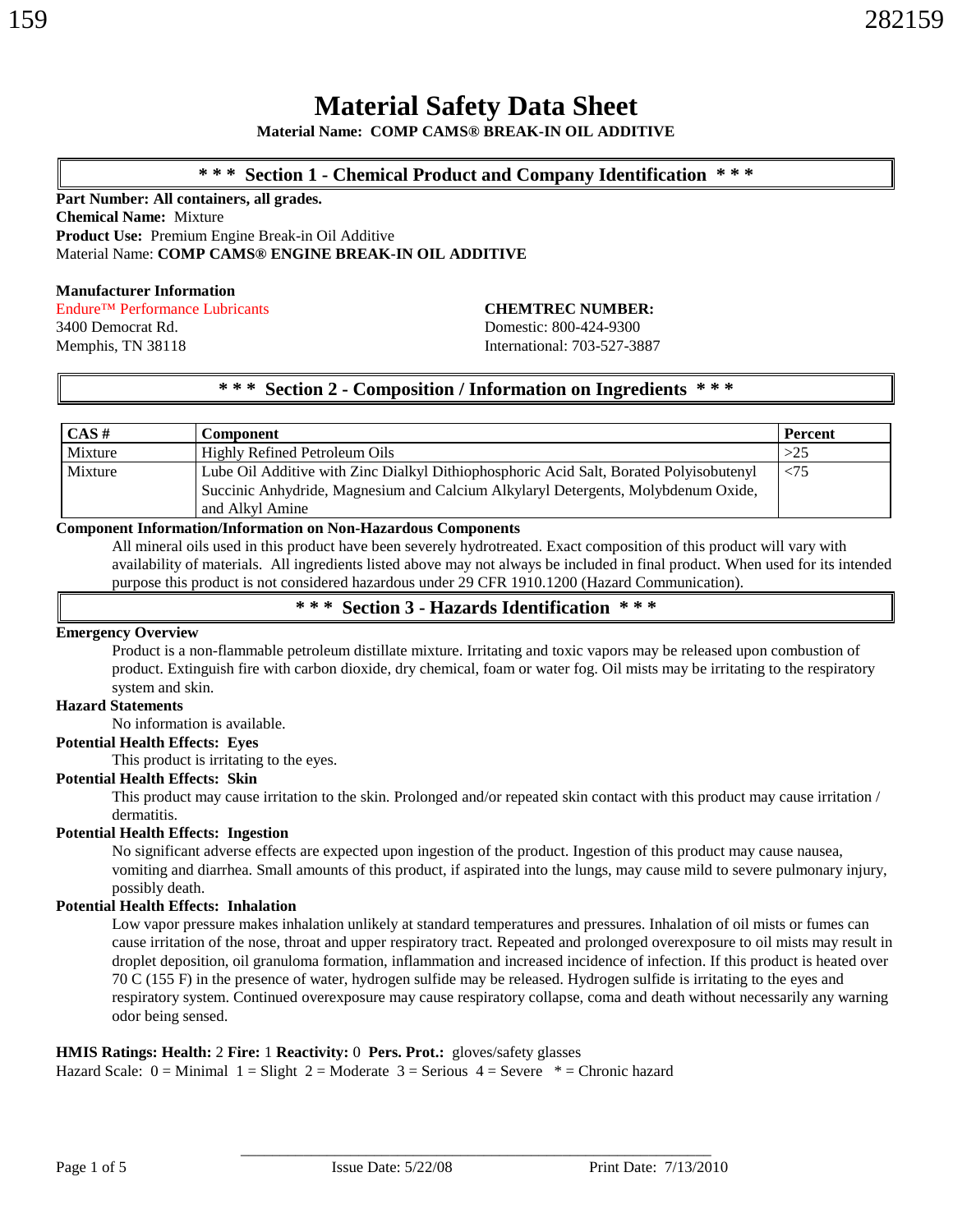### **\* \* \* Section 4 - First Aid Measures \* \* \***

#### **First Aid: Eyes**

Flush eyes with large amounts of water for 15 minutes. Get medical attention if eye irritation develops or persists. **First Aid: Skin**

Remove contaminated clothing. For skin contact, wash immediately with soap and water. Get medical attention if skin disorder develops.

#### **First Aid: Ingestion**

If the material is swallowed, get immediate medical attention or advice -- Do not induce vomiting.

#### **First Aid: Inhalation**

If affected, remove individual to fresh air. If the affected person is not breathing, apply artificial respiration. Get medical attention if symptoms persist. If overcome by vapor from hot product, immediately remove to fresh air and call a physician.

#### **First Aid: Notes to Physician**

Pulmonary aspiration hazard if swallowed; treat symptomatically.

**\* \* \* Section 5 - Fire Fighting Measures \* \* \***

#### **Flash Point:** 250°F **Method Used:** Cleveland Open Cup (COC)

**Upper Flammable Limit (UFL):** Not available **Lower Flammable Limit (LFL):** Not available **Auto Ignition:** Not available **Flammability Classification:** Non-flammable **Rate of Burning:** Not available

#### **General Fire Hazards**

Product is a non-flammable petroleum distillate mixture. Liquid can burn upon heating to temperatures at or above the flash point. Mist or sprays may be flammable below the products normal flash point.

#### **Hazardous Combustion Products**

Upon decomposition this product may yield oxides of boron, calcium, magnesium, phosphorous, zinc, sulfur including

hydrogen sulfide and nitrogen as well as carbon monoxide, carbon dioxide and/or other low molecular weight hydrocarbons. **Extinguishing Media**

#### Dry chemical, foam, carbon dioxide, water fog. Use water to cool fire-exposed containers and to protect personnel. Direct water spray or foam may cause frothing and spattering. If a leak or spill has not ignited, use water spray to disperse vapors and to flush spills away from exposure.

#### **Fire Fighting Equipment/Instructions**

Firefighters should wear full-face, self contained breathing apparatus and impervious protective clothing. Firefighters should avoid inhaling any combustion products.

#### **NFPA Ratings:Health:** 2 **Fire:** 1 **Reactivity:** 0 **Other:**

Hazard Scale:  $0 =$  Minimal  $1 =$  Slight  $2 =$  Moderate  $3 =$  Serious  $4 =$  Severe

**\* \* \* Section 6 - Accidental Release Measures \* \* \***

#### **Containment Procedures**

Stop the flow of material, if this is without risk.

#### **Clean-Up Procedures**

Absorb with non-flammable suitable absorbent such as sand or earth. Scoop up used absorbent into drums or other appropriate container.

### **Evacuation Procedures**

Persons not wearing protective equipment should be excluded from area of spill until clean-up has been completed.

#### **Special Procedures**

Eliminate all sources of ignition or flammables that may come into contact with a spill of this material. Surfaces may become slippery after spillage. Wear appropriate protective equipment and clothing during clean-up. Do not allow the spilled product to enter public drainage systems or open water courses.

### **\* \* \* Section 7 - Handling and Storage \* \* \***

\_\_\_\_\_\_\_\_\_\_\_\_\_\_\_\_\_\_\_\_\_\_\_\_\_\_\_\_\_\_\_\_\_\_\_\_\_\_\_\_\_\_\_\_\_\_\_\_\_\_\_\_\_\_\_\_\_\_\_\_

#### **Handling Procedures**

Avoid getting this material into contact with your eyes. Avoid prolonged or repeated skin contact with this material. Avoid the generation of oil mists. Wash thoroughly after handling. Use this product with adequate ventilation.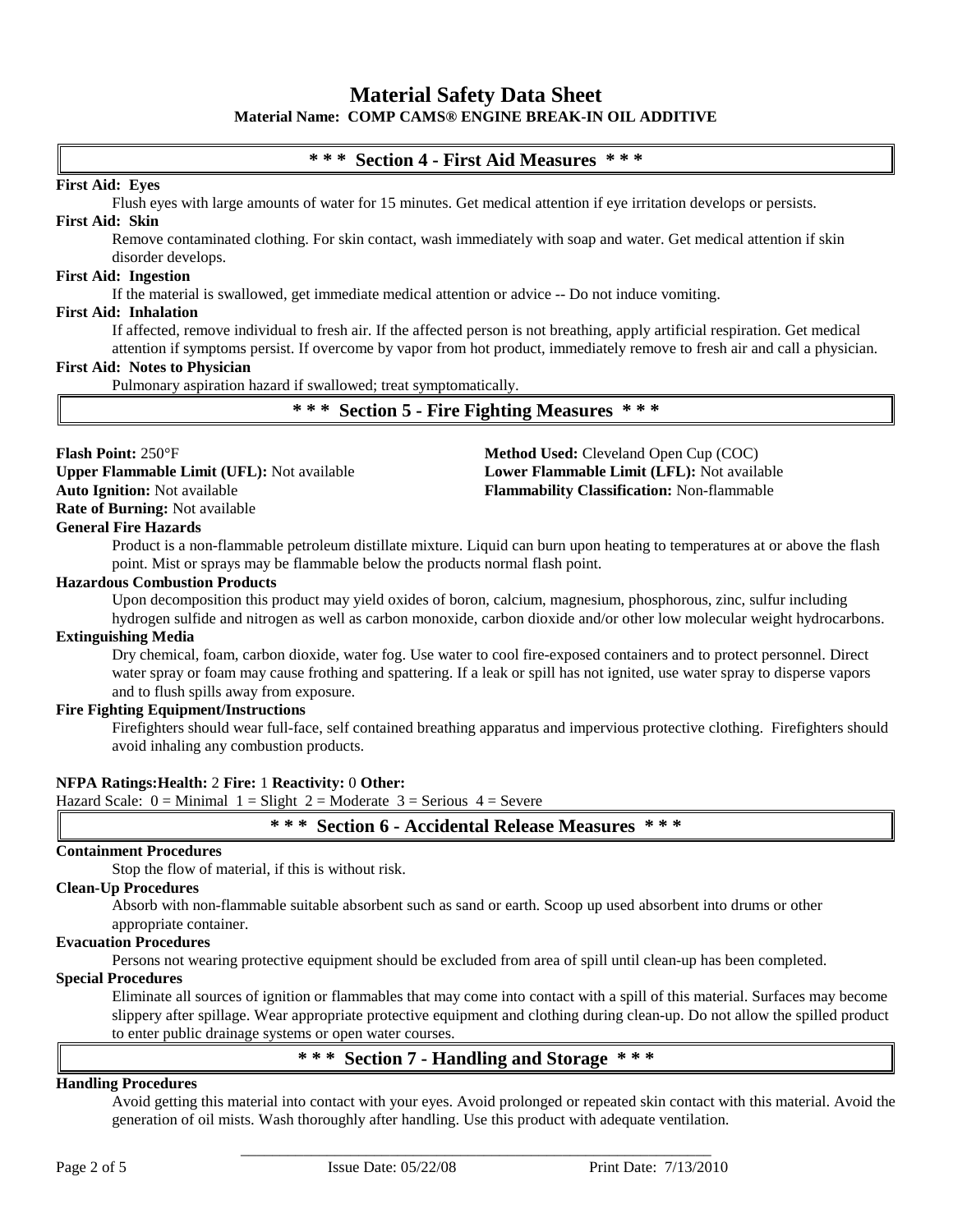#### **Storage Procedures**

Do not store near heat, sparks, open flame or strong oxidizing agents. Do not store this material in open or unlabeled containers. "Empty" containers retain product residue (liquid and/or vapor) and can be dangerous. Do not pressurize, cut, weld, braze, solder, drill, grind, or expose such containers to heat, flame, sparks, static electricity, or other sources of ignition; they may explode.

### **\* \* \* Section 8 - Exposure Controls / Personal Protection \* \* \***

### **Exposure Guidelines**

#### **A: General Product Information**

If oil mists are generated, observe the OSHA exposure limit of 5 mg/m3. The following are recommended exposure limits for hydrogen sulfide: OSHA PEL 8H TWA 10ppm; 14mg/m3, Ceiling 20 ppm and ACGIH 8H TWA 10ppm; 14mg/m3.

#### **B: Component Exposure Limits**

No information is available.

#### **Engineering Controls**

Use general ventilation and use local exhaust, where possible, in confined or enclosed spaces. If product is heated above 70 C (155 F) in the presence of water, hydrogen sulfide vapors may be released. Ventilation should be sufficient to keep hydrogen sulfide levels below recommended exposure limits.

### **PERSONAL PROTECTIVE EQUIPMENT**

#### **Personal Protective Equipment: Eyes/Face**

Wear safety glasses. Wear chemical goggles or faceshield if splash or mist occurs.

#### **Personal Protective Equipment: Skin**

Use impervious gloves for prolonged contact. Wear oil-impervious garments if contact is unavoidable.

#### **Personal Protective Equipment: Respiratory**

If mist is generated (heating, spraying) and engineering controls are not sufficient, wear approved organic vapor respirator suitable for oil mist.

#### **Personal Protective Equipment: General**

Use good hygiene when handling petroleum product. Launder contaminated clothing before reuse. Excessive misting may cause slippery floors - wear appropriate footwear. Eye wash fountains are recommended.

|  |  |  |  |  | *** Section 9 - Physical & Chemical Properties *** |  |  |  |
|--|--|--|--|--|----------------------------------------------------|--|--|--|
|--|--|--|--|--|----------------------------------------------------|--|--|--|

| <b>Appearance:</b> Dark Brown        |                                            | <b>Odor:</b> Petroleum          |
|--------------------------------------|--------------------------------------------|---------------------------------|
| Physical State: Liquid               |                                            | <b>pH:</b> Not available        |
| Vapor Pressure: Not available        | Vapor Density: Not available               |                                 |
| <b>Boiling Point:</b> Not available  | <b>Melting Point:</b> Not applicable       |                                 |
| <b>Solubility (H2O):</b> Negligible  | <b>Specific Gravity:</b> $0.94 \ @ 60 \ F$ |                                 |
| <b>Freezing Point:</b> Not available |                                            | <b>Viscosity:</b> Not available |
| <b>Percent Volatile:</b> Nil         |                                            |                                 |

### **\* \* \* Section 10 - Chemical Stability & Reactivity Information \* \* \***

### **Chemical Stability**

#### Stable

### **Chemical Stability: Conditions to Avoid**

Avoid formation of mists.

### **Incompatibility**

This product may react with strong oxidizing agents.

#### **Hazardous Decomposition**

Decomposition of this product may yield oxides of boron, calcium, magnesium, nitrogen, phosphorus, sulfur including hydrogen sulfide and zinc as well as carbon monoxide, carbon dioxide and/or low molecular weight hydrocarbons.

\_\_\_\_\_\_\_\_\_\_\_\_\_\_\_\_\_\_\_\_\_\_\_\_\_\_\_\_\_\_\_\_\_\_\_\_\_\_\_\_\_\_\_\_\_\_\_\_\_\_\_\_\_\_\_\_\_\_\_\_

### **Hazardous Polymerization**

Hazardous polymerization will not occur.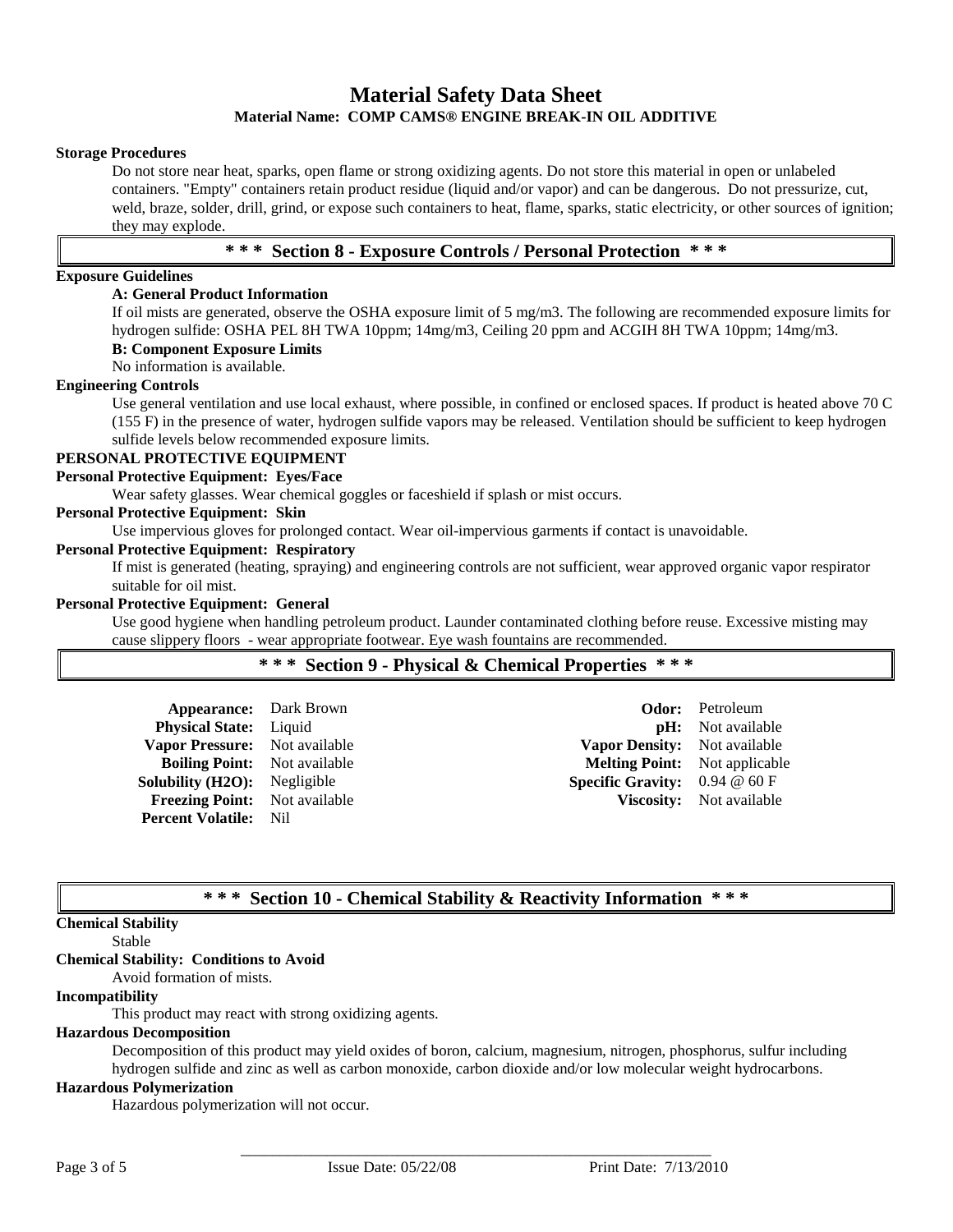### **\* \* \* Section 11 - Toxicological Information \* \* \***

#### **Acute Toxicity**

#### **A: General Product Information**

No data available on the product as a whole. Based on similar materials, this product is expected to have a low order of acute oral and dermal toxicity, but minute amounts aspirated into the lungs during ingestion or vomiting may cause mild to severe pulmonary injury and possibly death.

#### **Carcinogenicity**

#### **A: General Product Information**

No data available on the product as a whole. Note that USED oils tend to contain higher amounts of the cancer-causing aromatics, which have been linked to scrotal and lung cancer in humans.

#### **B: Component Carcinogenicity**

None of this product's components are listed by ACGIH, IARC, OSHA, NIOSH, or NTP.

#### **Other Toxicological Information**

Used motor oil was associated with cancer in lifetime skin painting studies with laboratory animals. Avoid prolonged or repeated contact with used motor oil. Use of good hygiene practices will reduce the likelihood pf potential health effects.

**\* \* \* Section 12 - Ecological Information \* \* \***

#### **Ecotoxicity**

No information is available on ecotoxicity of this product.

**Environmental Fate**

No information is available. Keep product out of sewers and waterways.

**\* \* \* Section 13 - Disposal Considerations \* \* \***

#### **US EPA Waste Number & Descriptions**

#### **A: General Product Information**

Product as shipped does not meet the definition or characteristics of a hazardous waste.

**B: Component Waste Numbers**

No information is available.

#### **Disposal Instructions**

Dispose of waste material according to Local, State, Federal, and Provincial Environmental Regulations. Do not allow this material to drain into sewers/water supplies. Material should be recycled if possible.

### **\* \* \* Section 14 - Transportation Information \* \* \***

#### **US DOT Information**

**Shipping Name:** Not regulated as a hazardous material **Hazard Class:** Not classified **UN/NA #:** Not classified

**Packing Group:** Not classified

**Required Label(s):** None

**IMO/IMDG Shipping Description:** Petroleum Lubricating Oil is not regulated as dangerous goods for transport.

**ICA/IATA Shipping Description:** Petroleum Lubricating Oil is not regulated as dangerous goods for transport.

## **International Transportation Regulations**

Not regulated as dangerous goods.

### **\* \* \* Section 15 - Regulatory Information \* \* \***

#### **US Federal Regulations**

### **A: General Product Information**

This product may be classified as an oil under Section 311/312 of the Clean Water Act, and under the Oil Pollution Act. Discharges of spills into or leading to surface waters that cause sheen must be reported to the National Response Center. (1- 800-424-8802) All components of this product are listed on the U.S. EPA TSCA Inventory.

\_\_\_\_\_\_\_\_\_\_\_\_\_\_\_\_\_\_\_\_\_\_\_\_\_\_\_\_\_\_\_\_\_\_\_\_\_\_\_\_\_\_\_\_\_\_\_\_\_\_\_\_\_\_\_\_\_\_\_\_